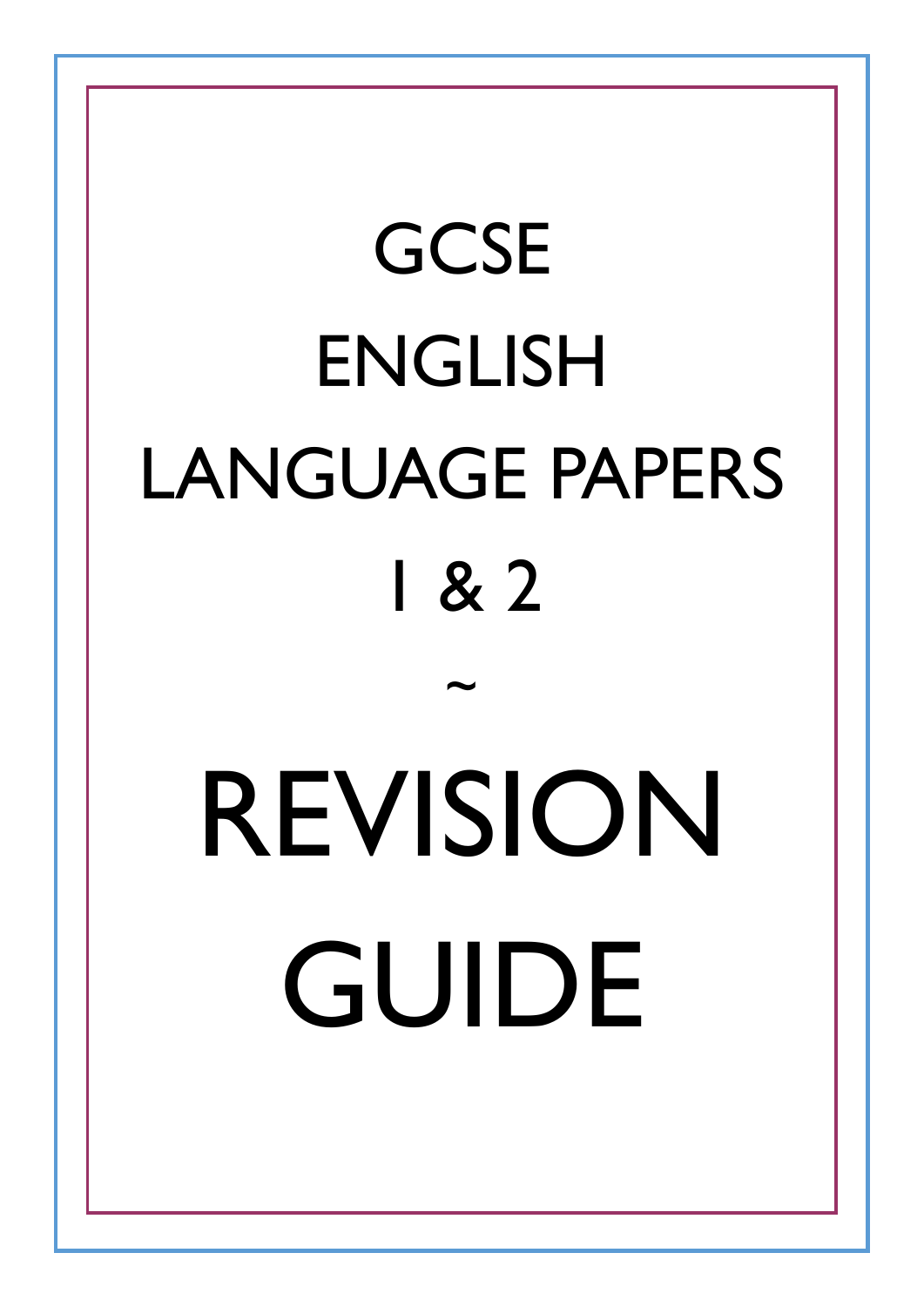**You will have two English Language exams. Here's a summary of what you have to do in each paper.**

# **Language Paper 1 Explorations in Creative Reading and Writing**

# **Section A: Reading**

# **Q1: List four things (5 mins)**

 $\Rightarrow$  These 'things' may be explicit (obvious) or implicit (hidden, hinted at)

# **Q2: How does the writer's use of language… (10 mins)**

- $\Rightarrow$  Focus on a given section within the extract.
- $\Rightarrow$  Comment on the writer's methods, explaining how they want to make the reader Feel, Imagine or Think (F.I.T.)

# **Q3: How does the writer use structure (15 mins)**

- $\Rightarrow$  Focus the whole source.
- $\Rightarrow$  Look at character, setting and atmosphere. How do they change from the beginning, to the middle, to the end?
- $\Rightarrow$  What is the writer trying to achieve through these changes?

# **Q4: To what extent do you agree? (20 mins)**

- $\Rightarrow$  Focus on given section of the extract.
- $\Rightarrow$  Prove / explain / demonstrate why someone would say this about the extract (Remember! The question begins with a comment by someone who has read the extract).
- $\Rightarrow$  You could think about how the writer has used language / structure / tone / implicit and explicit meaning.

# **Section B: Writing**

# **Q5: Descriptive / narrative writing (50 mins: 5 mins planning + 40 mins writing + 5 mins checking)**

 $\Rightarrow$  Write a description / narrative using the picture as your stimulus.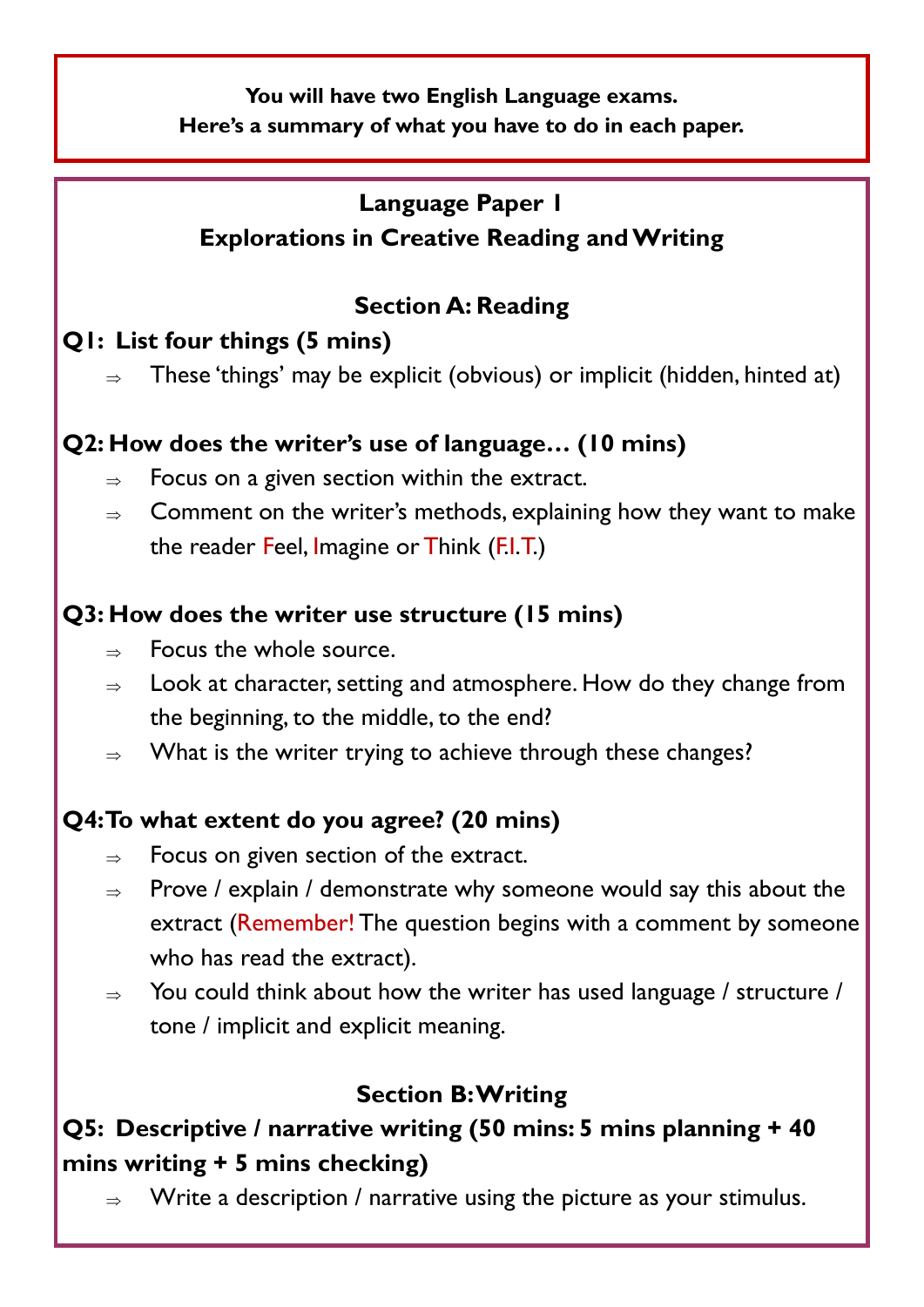# **Language Paper 2 Writers' Viewpoints and Perspectives**

# **Section A: Reading**

# **Q1: True / False statements (5 mins)**

 $\rightarrow$  Shade in the four correct statements

# **Q2: Write a summary... (10 mins)**

 $\Rightarrow$  Compare the sources, summarising the explicit and implicit ideas

# **Q3: How does the writer use language (15 mins)**

- $\Rightarrow$  Focus on one source.
- $\Rightarrow$  Comment on the writer's methods, explaining how they want to make the reader Feel, Imagine or Think (F.I.T.)

#### **Q4: Compare different perspectives / viewpoints (20 mins)**

- $\Rightarrow$  How do their viewpoints / perspectives compare / contrast? Why?
- $\Rightarrow$  What methods do the writers use to convey their viewpoint / perspective?
- $\Rightarrow$  What implicit viewpoints / perspectives are there?

# **Section B: Writing**

# **Q5: Write about your own views (50 mins: 5 mins planning + 40mins writing + 5 mins checking)**

- $\Rightarrow$  You will be asked to write your own views on a given subject.
- $\Rightarrow$  You will have to express your views in the form of a newspaper article, a speech, a letter, or another genre.

#### **Be sure that you...**

- know the difference between the two papers
- know the timings for each question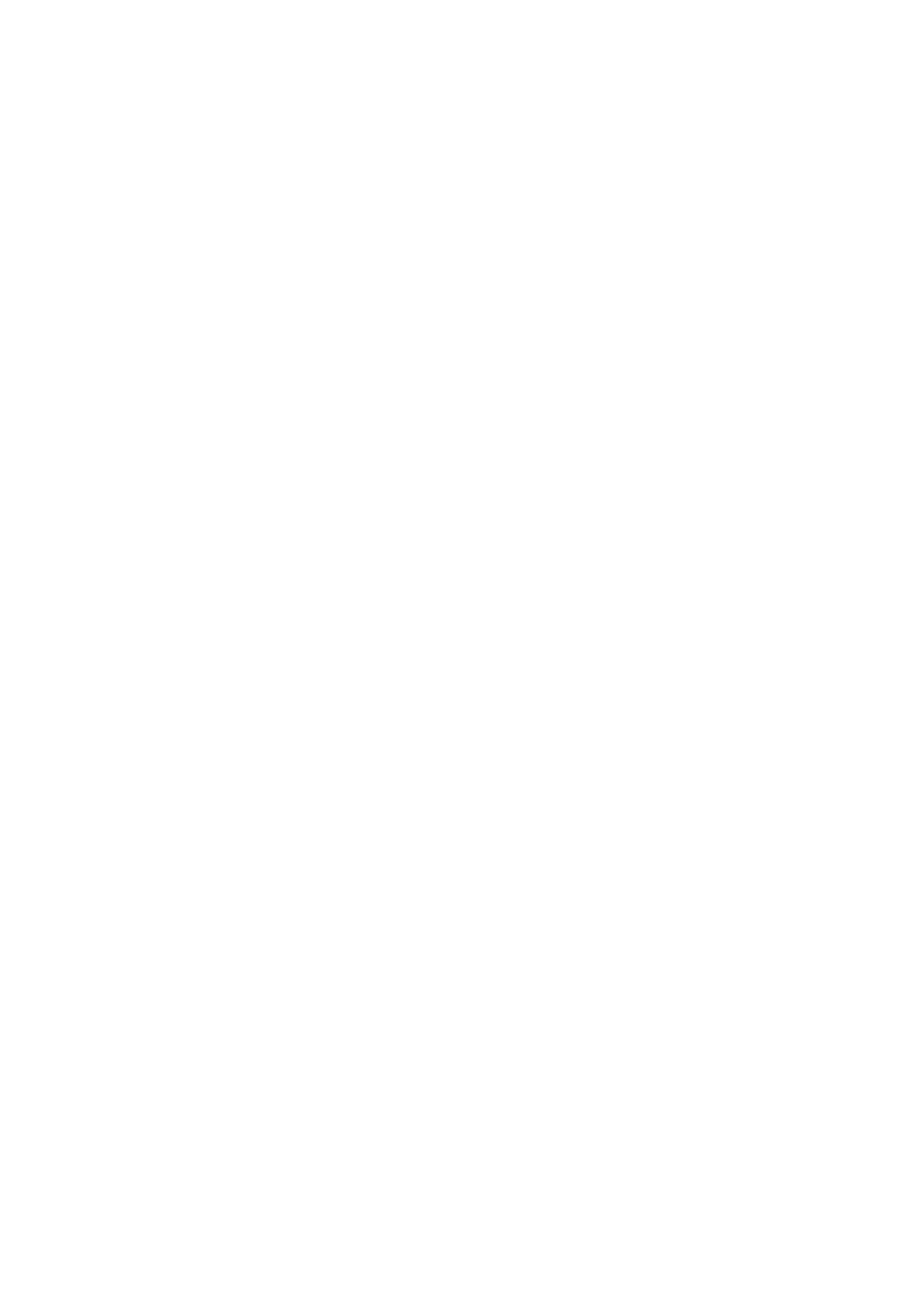# Language Paper 1: Explorations in Creative Reading and Writing ~ 1 Hour 45 Minutes

80 Marks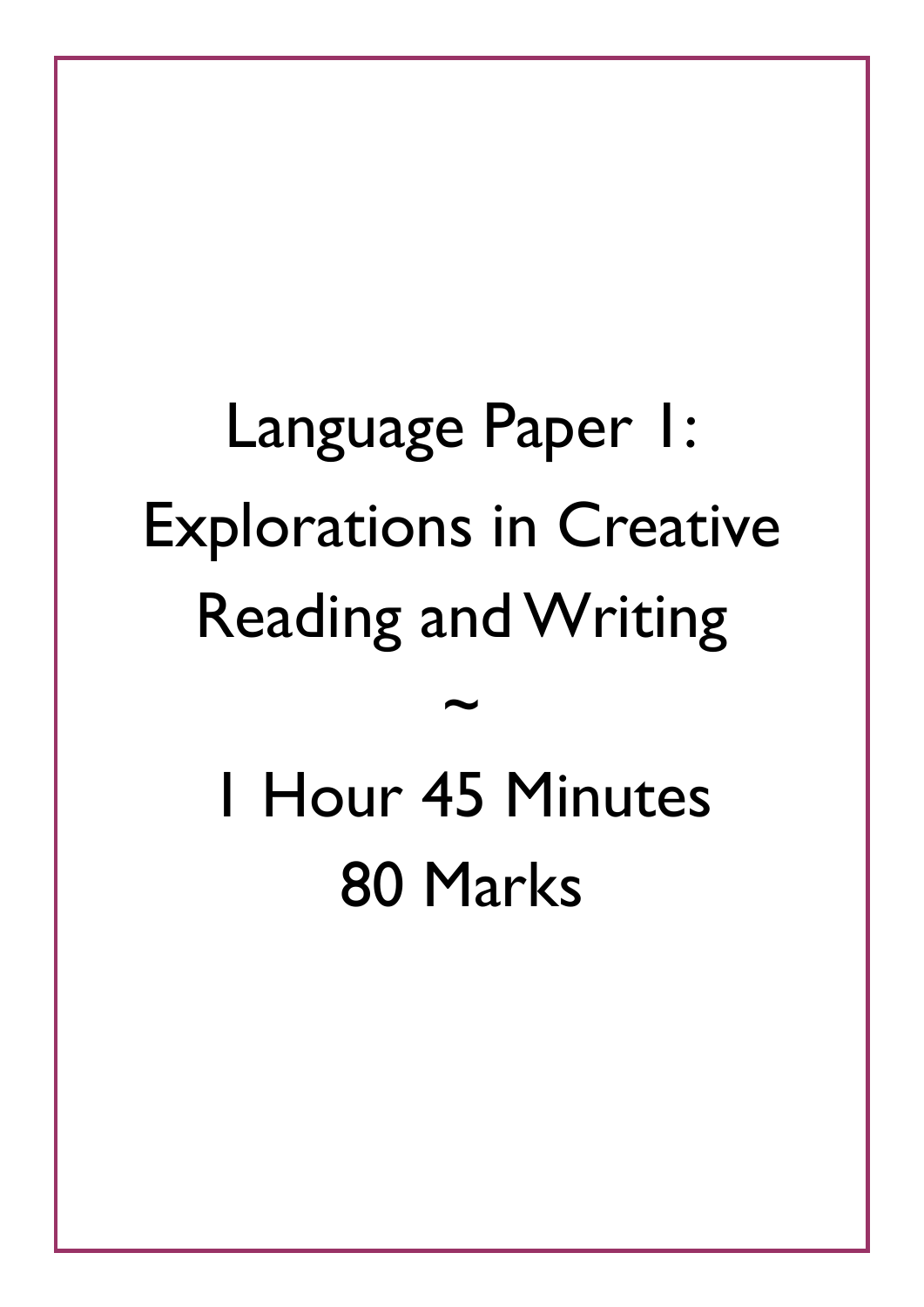#### **Q1: List four things (5 mins)**

#### **How to respond**

- $\Rightarrow$  You are given a section from the text. **Read it.**
- The 'thing's you are looking for may be **explicit** (obvious) or **implicit**  (hidden, hinted at)
- You have to **list four things** you learn about it based on a given subject.
- You should write your response in **very short sentences.**

| List four things from this part of the text about the weather in Cornwall. | [4 marks]                       |
|----------------------------------------------------------------------------|---------------------------------|
| It was cold and grey                                                       |                                 |
| 2 It was windy                                                             |                                 |
| 3 The weather had changed overnight                                        |                                 |
| 4 The air was clammy and cold                                              | Question  <br>  looks like this |

- $\Rightarrow$  No need to look at writers' methods
- $\Rightarrow$  No need for complicated answers
- $\Rightarrow$  Keep your answers short and to the point
- $\Rightarrow$  Do not spend more than five minutes on this question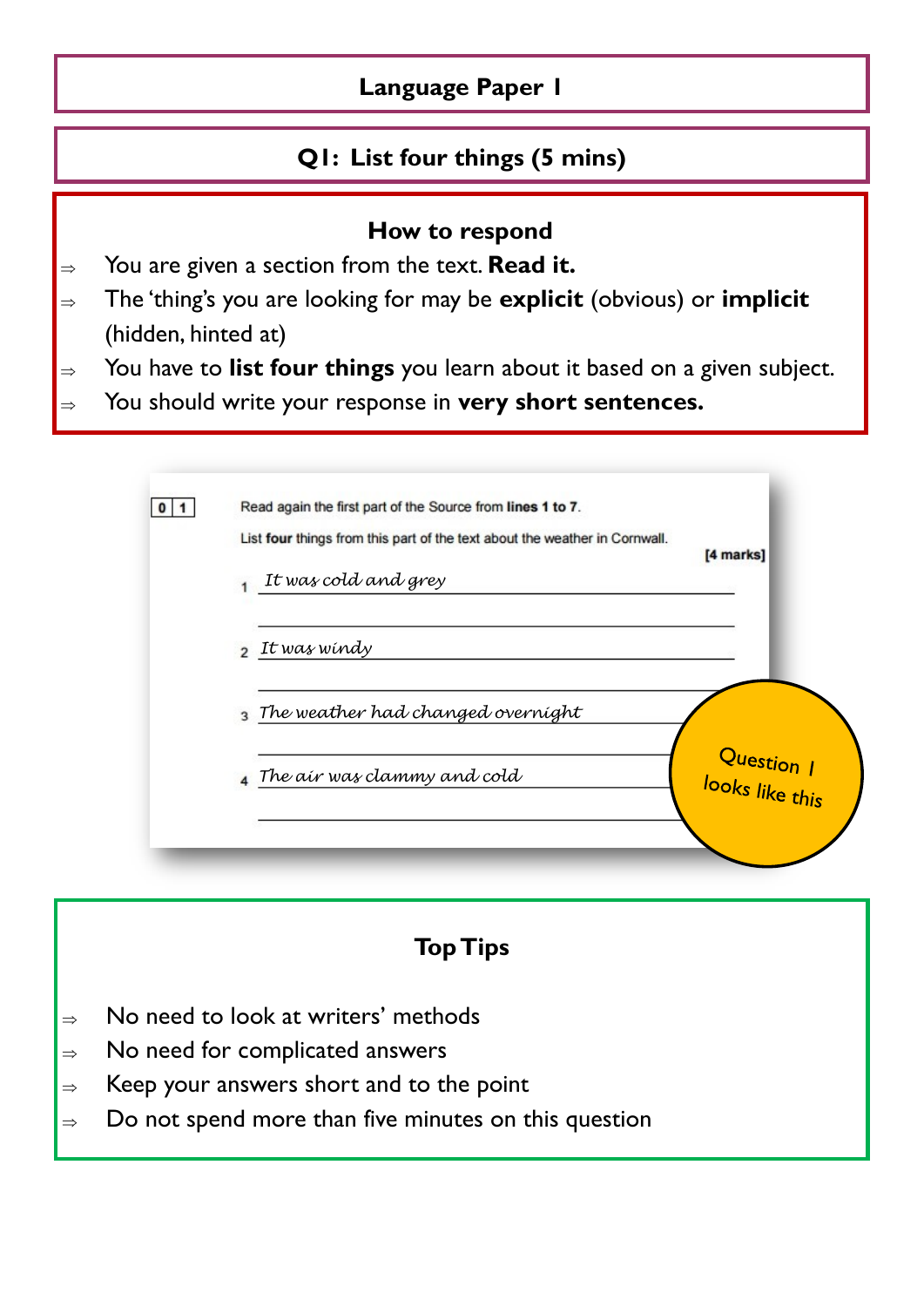**Q2: How does the writer's use of language… (10 mins)**

#### **How to respond**

- Focus on the question and the **given section of text**
- Identify **words** and **phrases** relevant to the question then ask:
	- what **techniques** has the writer used?
	- **what is the writer trying to get the reader to** Feel, Imagine or Think (F.I.T.) and why?

Look in detail at this extract from lines 8 to 18 of the Source:

The wind came in gusts, at times shaking the coach as it travelled round the bend of the road, and in the exposed places on the high ground it blew with such force that the whole body of the coach trembled and swayed, rocking between the high wheels like a drunken man.

The driver, muffled in a greatcoat to his ears, bent almost double in his seat in a faint attempt to gain shelter from his own shoulders, while the dispirited horses plodded sullenly to his command, too broken by the wind and the rain to feel the whip that now and again cracked above their heads, while it swung between the numb fingers of the driver.

The wheels of the coach creaked and groaned as they sank into the ruts on the road, and sometimes they flung up the soft spattered mud against the windows, where it mingled with the constant driving rain, and whatever view there might have been of the countryside was hopelessly obscured.

How does the writer use language here to describe the effects of the weather?

You could include the writer's choice of:

- words and phrases
- language features and techniques
- sentence forms.

[8 marks]

Question 2 looks like this

*One way in which the writer uses language to describe the* 

*effects of the weather is through the simile* 

*"the coach trembled and swayed...like a drunken*

*man." The simile suggests to the weather is* 

*making the coach difficult to control. Indeed,* 

*the simile also hints at a level of unpredictability*

*which could imply that the weather is dangerous.*

- $\Rightarrow$  Follow the question guidance. Do as it says.
- $\Rightarrow$  Begin all paragraphs with '*The writer...*
- $\Rightarrow$  You must use **quotes** from the extract
- $\Rightarrow$  Identify the **specific literary techniques**, where possible
- **Write a lot about a little**. Focus on four good uses of language / techniques and write about them in-depth  $\Rightarrow$  In your analysis, talk about *'the reader'*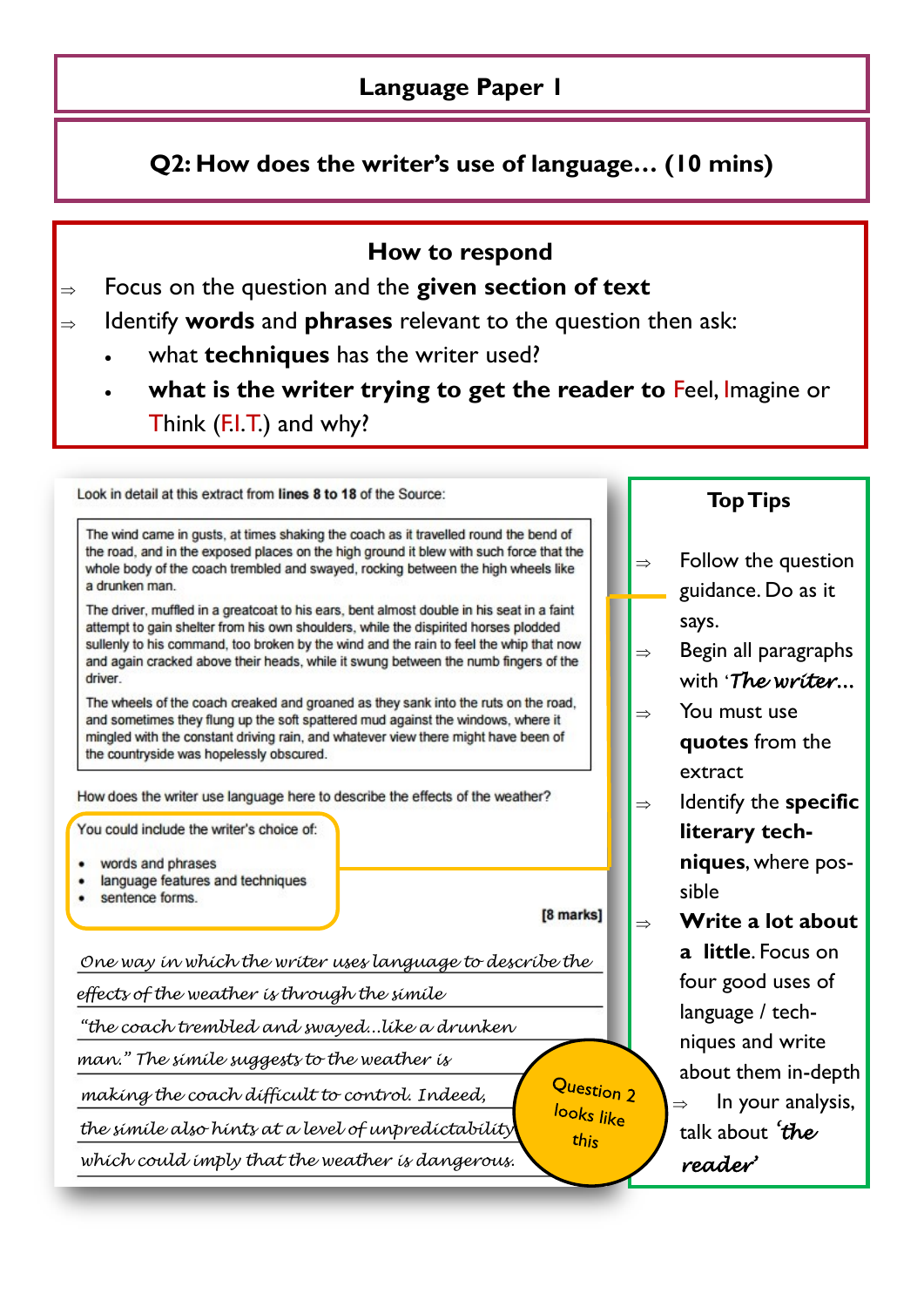# **Q3: How does the writer structure the text... (15 mins)**

#### **How to respond**

- **Read the whole source**
- Look for **key moments of change** in the text
- Look at character, setting and atmosphere. **How do they change from**

#### **the beginning, to the middle, to the end**?

What **impact is the writer trying to achieve** through these changes?

You now need to think about the whole of the Source.

This text is from the opening of a novel.

How has the writer structured the text to interest you as a reader?

You could write about:

- what the writer focuses your attention on at the beginning
- how and why the writer changes this focus as the Source develops
- any other structural features that interest you.

[8 marks]

Question 3 looks like

this

*The writer begins by focusing the reader's attention on the 'cold grey...*

*granite sky' and 'mizzling rain'. The writer is creating a gloomy*

*atmosphere from the start of the novel. This could create tension*

*as poor weather in novels often suggests that bad things are going to* 

*happen. The bad weather continues throughout the extract and* 

*Is used to explore the characters' reactions to it. However, it reinforces* 

*the sense of foreboding for the reader so as to gain their interest.*

- $\Rightarrow$  You do not need to study language instead you look at how the text is organised.
- $\Rightarrow$  At the very least, look at the sequence of events, changes in narrative perspective and shifts in focus.
- $\Rightarrow$  You may also look for patterns, contrasts, repetition and motifs.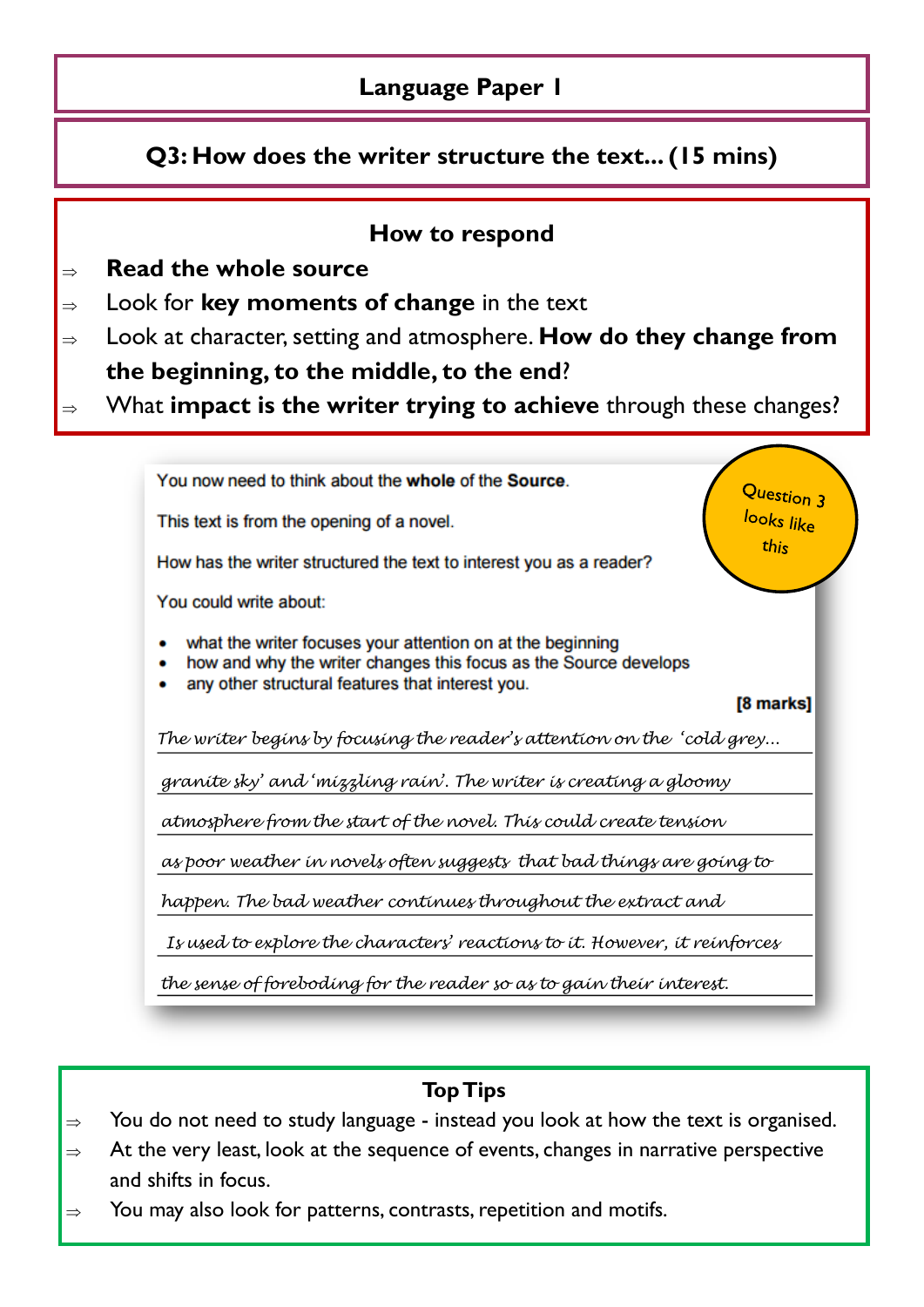#### **Q4: To what extent do you agree? (20 mins)**



- $\Rightarrow$  Agree with the quote in the question—do not disagree.
- Use the question guidance to help you.
- $\Rightarrow$  You use the same skills in this question as you did in questions 1 to 3. So consider how the writer uses explicit/implicit meaning, language and structure .
- $\Rightarrow$  Think about the writer's intention—what are they try to get the writer to Feel, Imagine or Think (F.I.T.) and how? Are they effective?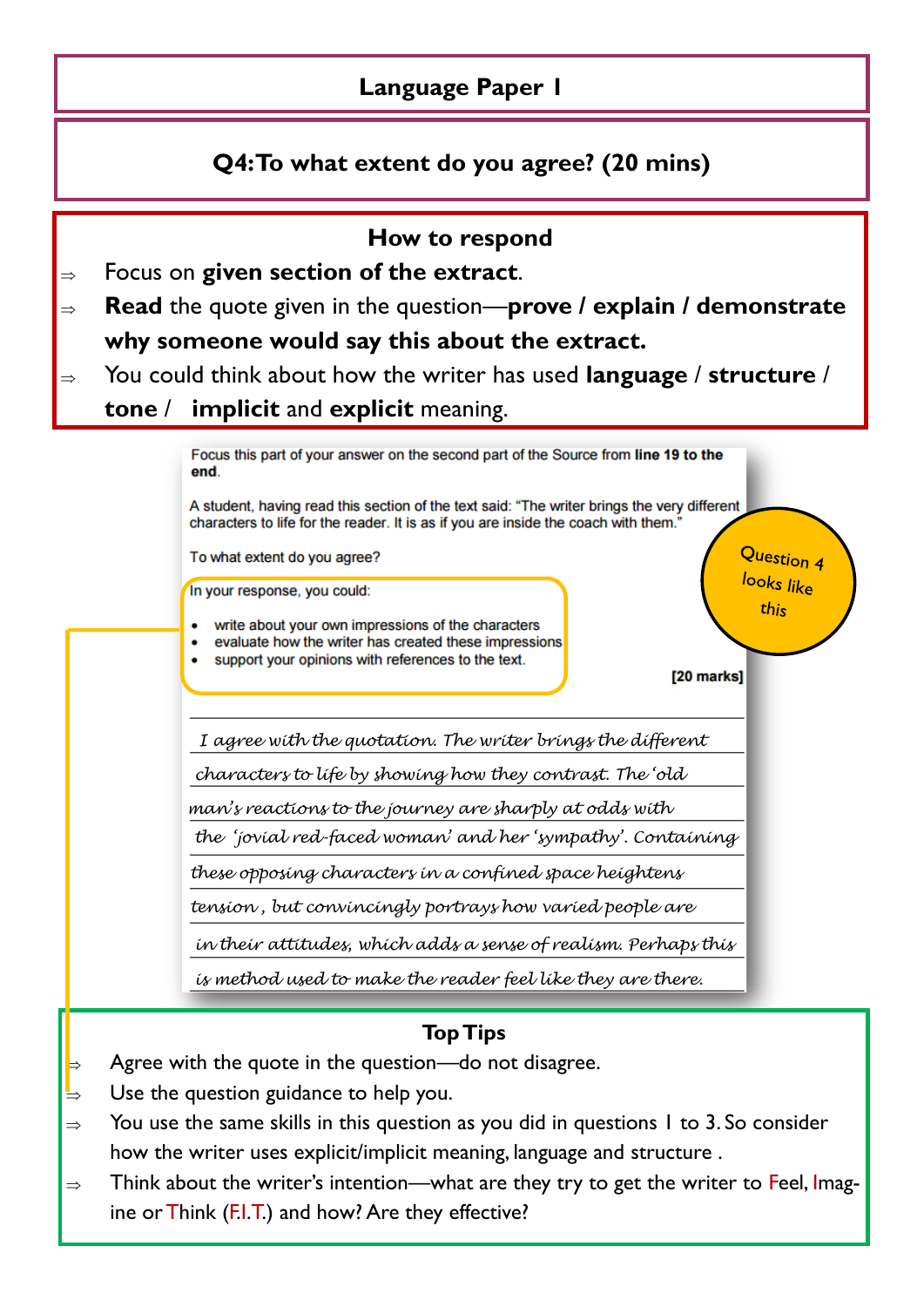#### **Q5: Write a description / narrative**

#### **50 mins: 5 mins planning + 40 mins writing + 5 mins checking**

#### **How to respond**

- **Choose** which question you wish respond to. **Do not do both**.
- **Read** the instructions carefully for your chosen question.
- Spend 5 minutes **planning** how you will respond. Write this in your answer booklet as a list, spider diagram or whatever you choose.
- Spend 40 minutes **writing carefully in paragraphs**
- Spend 5 minutes **checking** spelling, punctuation and grammar and that your work makes sense.

A magazine has asked for contributions for their creative writing page.

**Either:** 

Write a description of a stormy sea as suggested by this picture:



The options for this question can vary. It might not always be description or narrative.

**Top Tips**

- You are rewarded for engaging and careful work. So write in an exciting manner and with accurate SPaG.
- $\Rightarrow$  Use a range of literary techniques for effect.
- $\Rightarrow$  Planning will ensure your work makes sense; checking will ensure you don't make mistakes. So use your time well.

Or:

Write a story that begins with the sentence: 'This was going to be a terrible day, one of those days when it's best to stay in bed because everything is going to turn out bad.' (24 marks for content and organisation 16 marks for technical accuracy) [40 marks]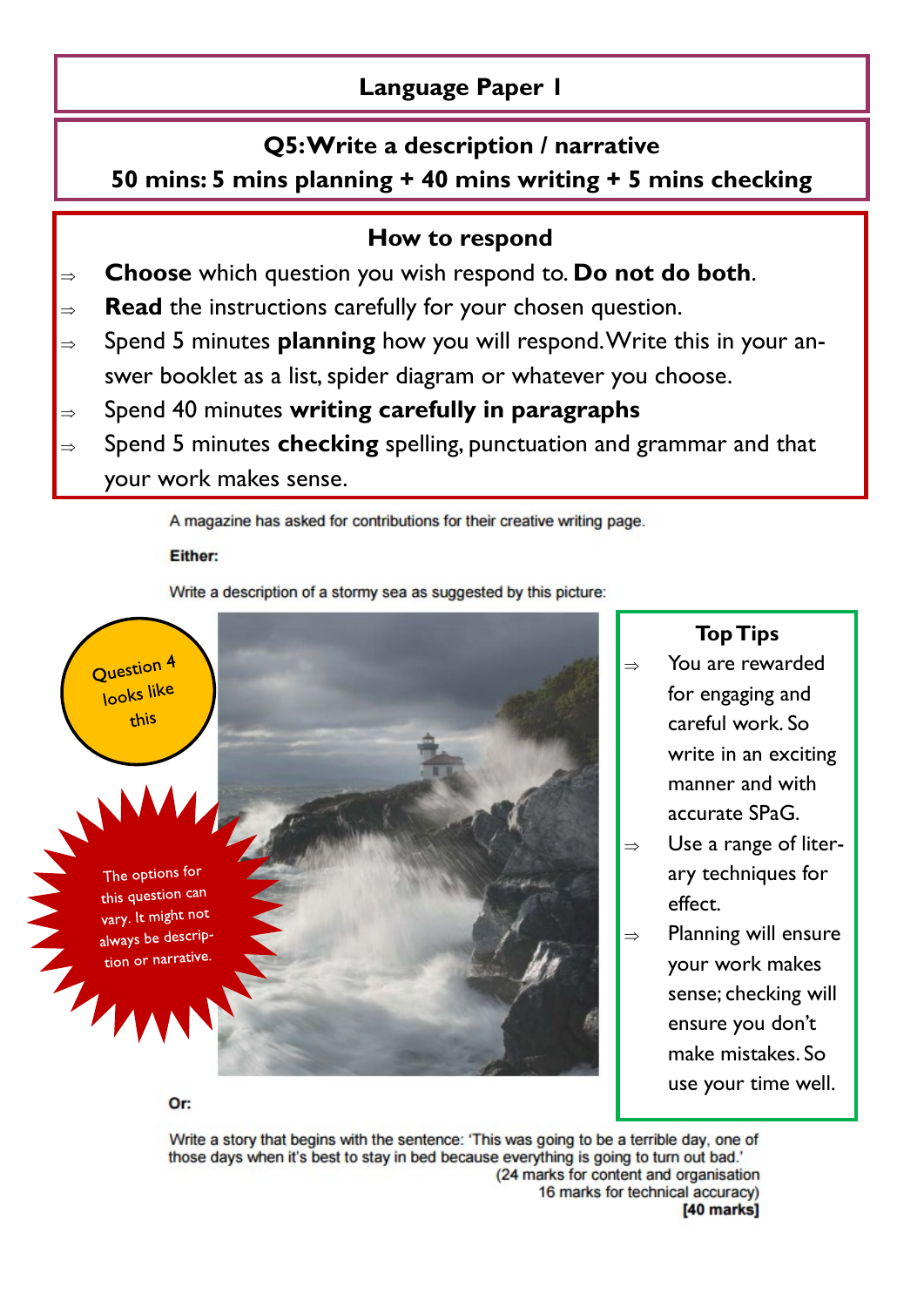# Language Paper 2: Writers' Viewpoints and Perspectives ~ 1 Hour 45 Minutes 80 Marks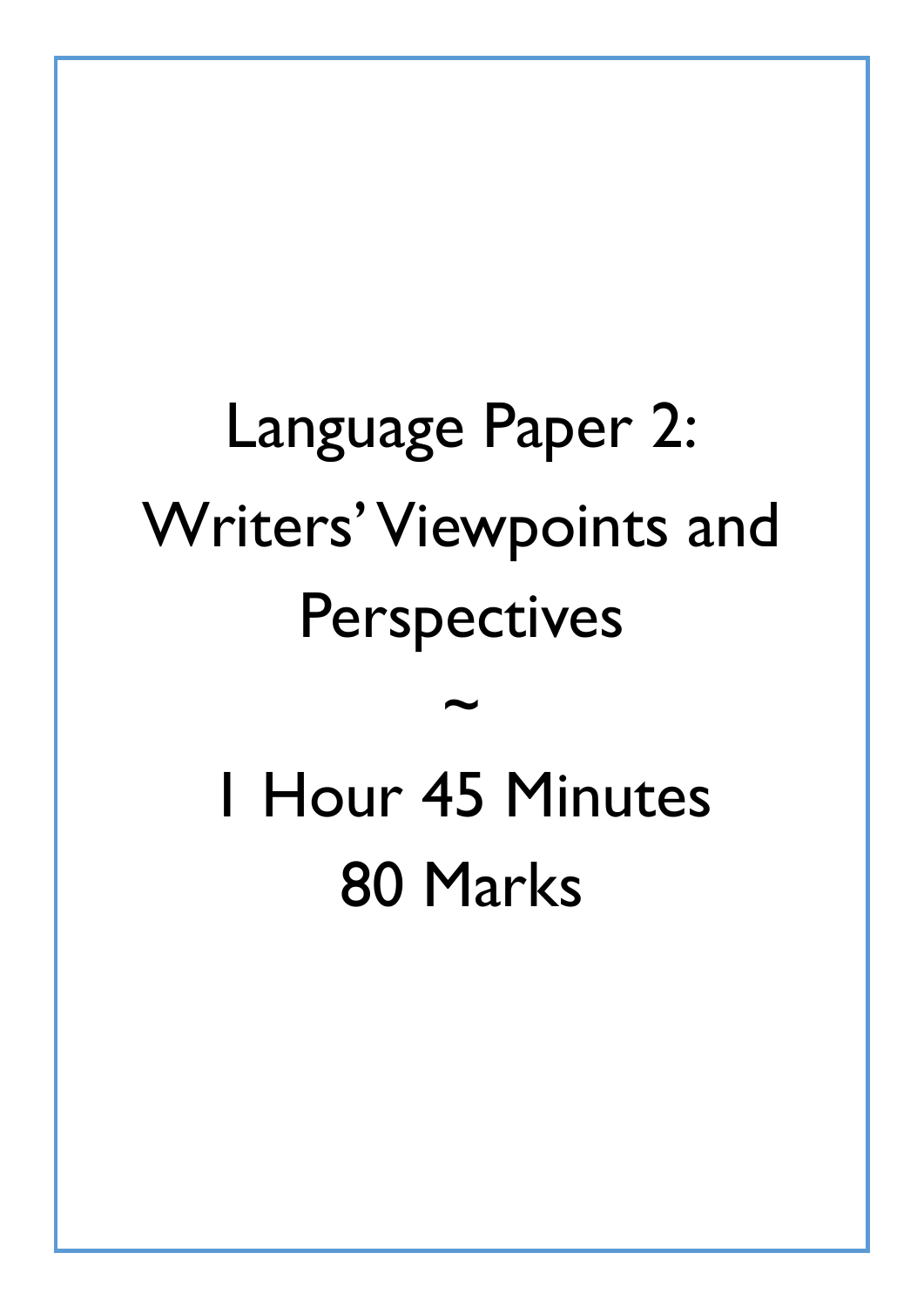#### **Q1: True / False statements (5 mins)**

These statements may be explicit (obvious) or implicit (hidden, hinted at)

#### **How to respond**

- You are given a section from an extract of text. **Read it.**
- Shade in the **four boxes** which you think give **correct statements**

|        | Read again the first part of source A, lines 1 to 14.                                       |                               |  |
|--------|---------------------------------------------------------------------------------------------|-------------------------------|--|
|        | Choose four statements below which are TRUE.                                                |                               |  |
| ۰<br>٠ | Shade the boxes of the ones that you think are true<br>Choose a maximum of four statements. | Question I<br>looks like this |  |
| A      | Anton is standing in water, covered in mud.                                                 | $\bullet$                     |  |
| в      | Anton is being carried away by the current.                                                 | $\circ$                       |  |
| с      | Glastonbury is a scene of near-total devastation.                                           | $\bullet$                     |  |
| D      | The moorings of the tents are floating down the hillside.                                   | $\bullet$                     |  |
| Е      | The writer is shivering and caught in a thunderstorm.                                       | $\circ$                       |  |
| F      | Half-naked people are running after their tents.                                            | $\bullet$                     |  |
| G      | At first, the writer was not pleased to be sent to Glastonbury.                             | $\circ$                       |  |
| н      | The writer was not surprised to find it was wet and muddy.                                  | $\circ$                       |  |
|        |                                                                                             | [4 marks]                     |  |
|        |                                                                                             |                               |  |

- $\Rightarrow$  Focus on the lines given in the instructions.
- $\Rightarrow$  Spend no more than 5 minutes on this question as it is worth the fewest marks.
- If you shade in the wrong box, draw a circle around it and cross it with an 'X'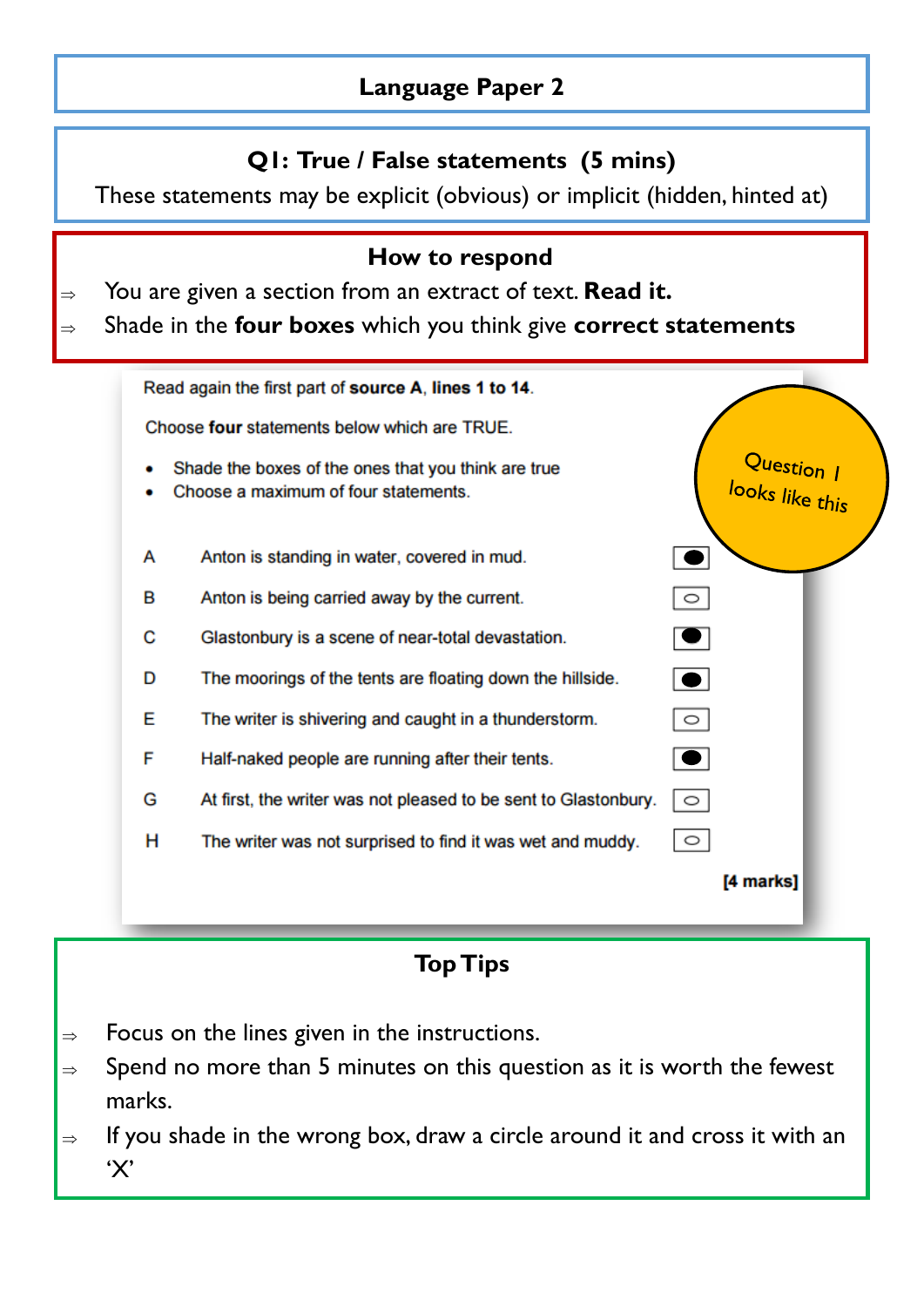# **Q2: Write a summary... (10 mins)**

Compare the sources, summarising the explicit and implicit ideas The question could ask you to compare **difference or similarities**



- $\Rightarrow$  Remember this exam looks at writers' viewpoints and perspectives. So, think about what you can infer (work out) about the writers' opinions on a subject.
- Use quotes to back up your findings.
- $\Rightarrow$  You do not need to look at writer's methods or techniques.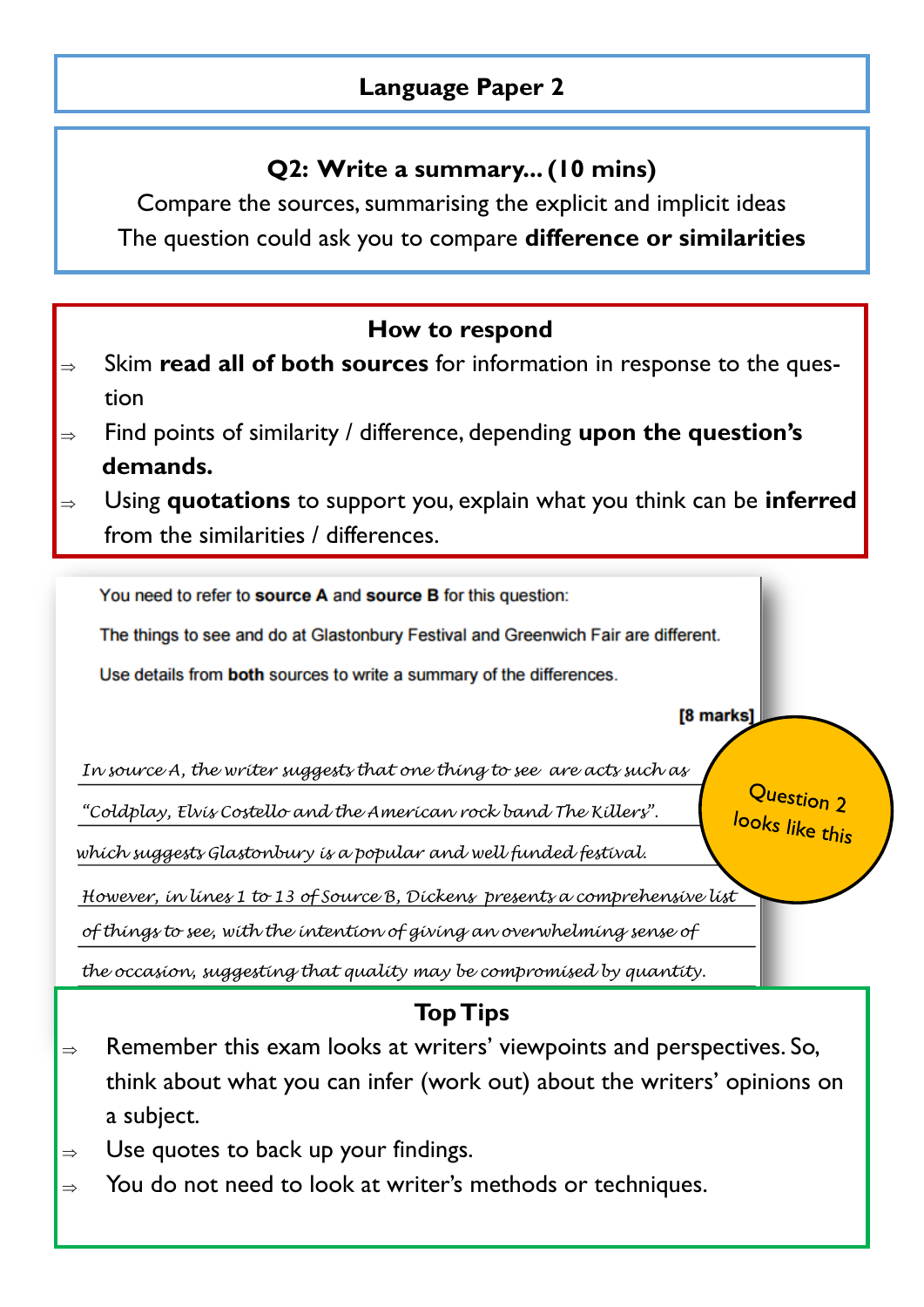#### **Q3: How does the writer use language (15 mins)**

| How to respond<br>Refer to the given section of one source.<br>Comment on the writer's methods, explaining how they want to<br><b>make the reader Feel, Imagine or Think (F.I.T.)</b><br>Aim to write about 4 methods in detail                                                                                                                                                                                                                     |  |  |
|-----------------------------------------------------------------------------------------------------------------------------------------------------------------------------------------------------------------------------------------------------------------------------------------------------------------------------------------------------------------------------------------------------------------------------------------------------|--|--|
| You now need to refer only to source B, Dickens' description of the fair itself (from<br>line 19 to the end).                                                                                                                                                                                                                                                                                                                                       |  |  |
| How does Dickens use language to make you, the reader, feel part of the fair?                                                                                                                                                                                                                                                                                                                                                                       |  |  |
| [12 marks]                                                                                                                                                                                                                                                                                                                                                                                                                                          |  |  |
| One way in which Dickens make the reader feel part of the fair is<br>by using language that appeals to the sense of sound. Words such as<br>'screams', 'shouts', 'clanging', 'firing' , 'bellowing' all convey<br>Question 3<br>the impression of the intense level of noise. Furthermore, this<br>looks like this<br>Listing of sounds has the cumulative effect of suggesting<br>that it is quite overwhelming. Perhaps Dickens may be indicating |  |  |
| that the experience is a mixture of pleasure and discomfort. In<br>either case, this aids the reader in feeling a part of the fair.                                                                                                                                                                                                                                                                                                                 |  |  |

- Begin all paragraphs with '*The writer...*
- You must use **quotes** from the extract
- $\Rightarrow$  Identify the **specific literary techniques**, where possible
- **Write a lot about a little**. Focus on four good uses of language / techniques and write about them in-depth
- In your analysis, talk about *'the reader'*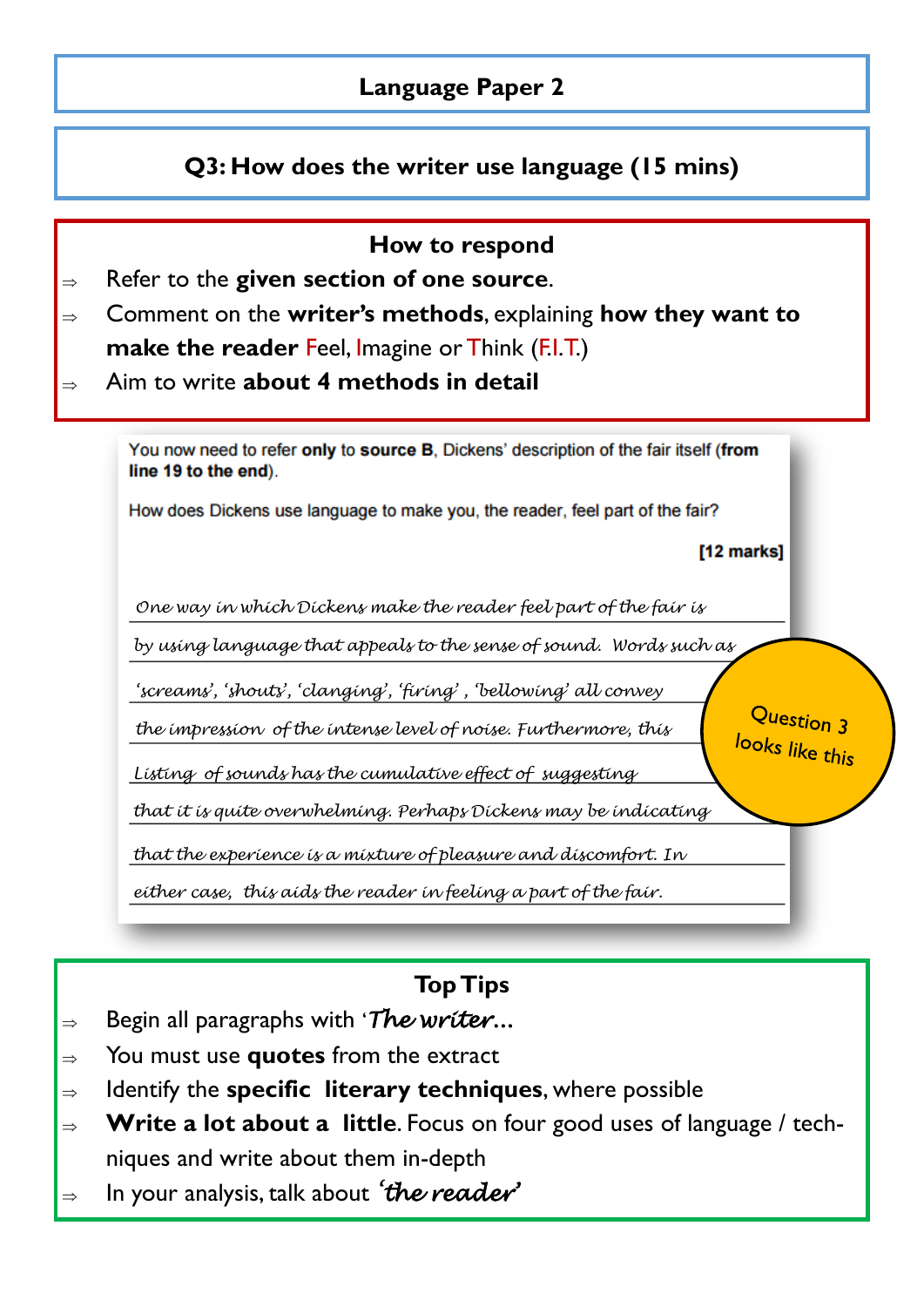# **Q4: Compare different perspectives / viewpoints (20 mins)**

#### **How to respond**

- Ask '**How do the writers get you to see their points of view**?'
- $\Rightarrow$  **What** mood / impression are they trying to convey? How do you know?
- $\Rightarrow$  **How** do the writers use techniques to show their point of view?
- Aim to write about **4 to 5 well analysed points**.

For this question, you need to refer to the whole of source A together with the whole of source B.

Compare how the writers have conveyed their different views and experiences of the festival and fair they describe.

In your answer, you could:

- compare their different views and experiences
- compare the methods they use to convey those views and experiences
- support your ideas with references to both texts.

#### [16 marks]

*The writer of source A has a negative impression of Glastonbury, at least* 

*at the start of his article. Dickens, however, seems to be enthusiastic about*

*Greenwich Fair throughout. The title of source A 'Are we having fun yet?'*

*is a rhetorical question suggesting irony, an idea reinforced by the*

*the picture of a person standing in a large muddy pool of water,*

*which is not an image of fun. Source B, however is called* 

*'Dickens lets his hair down' which indicates a carefree*

*attitude at odds with that in Source A.*

#### **Top Tips**

- $\Rightarrow$  Remember that viewpoints and perspectives are sometimes implicit (hidden, hinted at) or explicit (obvious).
- $\Rightarrow$  Use words of comparison / contrast such as 'However', 'By contrast', 'Similarly' etc
- $\Rightarrow$  Use sentence stems like 'The writer is trying to convey...' or 'The writer presents..'.
- $\Rightarrow$  Remember! How do they use literary techniques to make you see their view?

Question 4 looks like this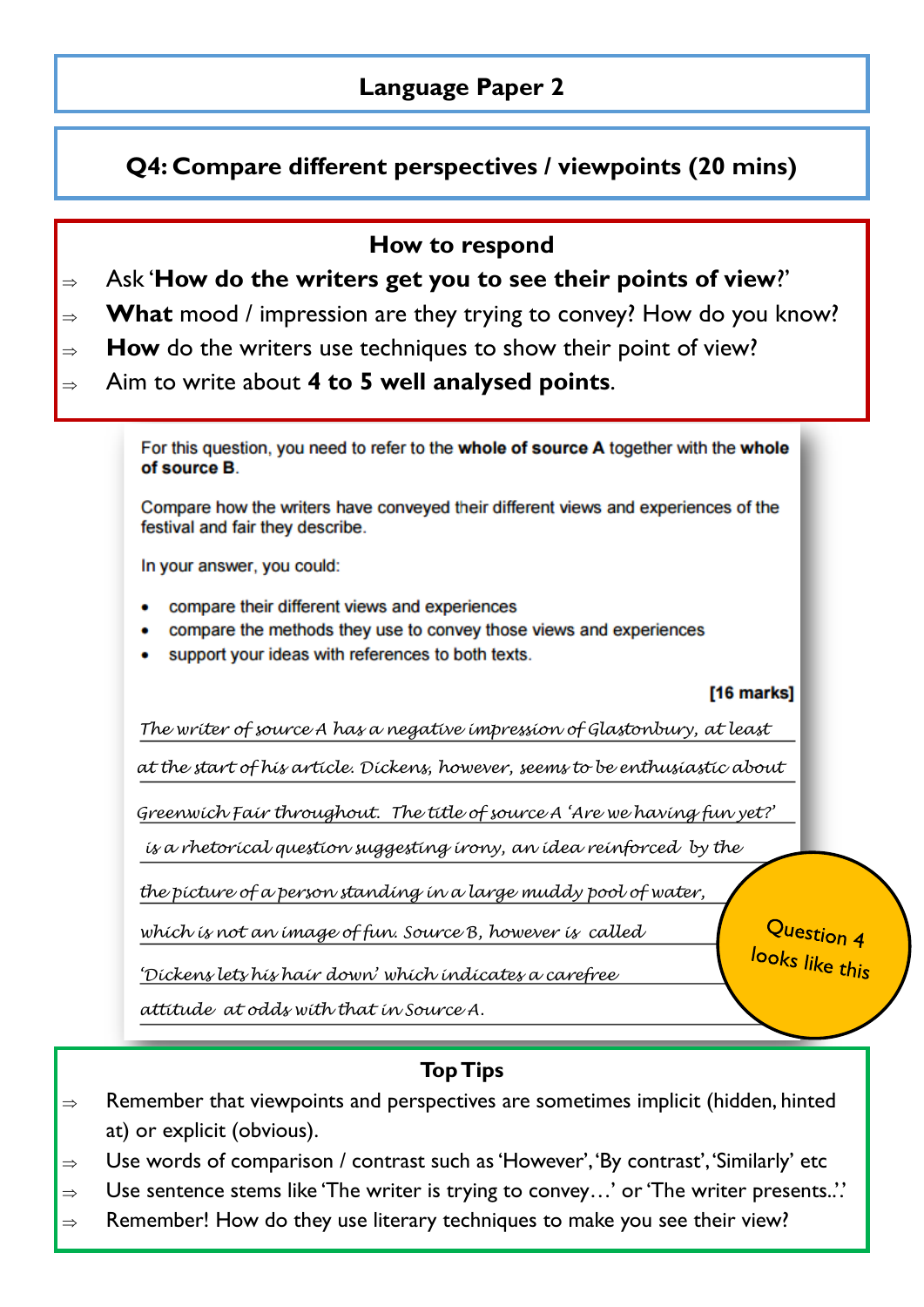#### **Q5: Write about your own views**

#### **(50 mins: 5 mins planning + 40 mins writing + 5 mins checking)**

#### **How to respond**

- You will be asked to write **your own views** on a given subject.
- You will have to express your views in the form of a **newspaper article,**

#### **a speech, a letter, or another genre**.

| 'Festivals and fairs should be banned. They encourage bad behaviour and are<br>disruptive to local communities.' |
|------------------------------------------------------------------------------------------------------------------|
| Write a letter to your local newspaper in which you argue for or against this<br>statement.                      |
| (24 marks for content and organisation<br>16 marks for technical accuracy)<br>[40 marks]                         |
| 108 High Street                                                                                                  |
| Anytown                                                                                                          |
| AB1 23C                                                                                                          |
| Dear Edítor                                                                                                      |
| Question 5<br>looks like this<br><u>The ídea that 'festívals should be banned' and that 'they</u>                |
| 'encourage bad behavíour' ís quíte absurd. Far from beíng                                                        |
| <u>'disruptive', they are occasions which members of the community</u>                                           |
| <u>look forward to. I believe that it is possible to obtain a balance between</u>                                |

- **Focus on what the question asks you to do**
- $\Rightarrow$  Be sure that you are **writing in the correct form** (letter, article, speech, blog)
- **Plan** your answer so you know what you are going to write
- **Check** your answer to avoid errors in SPaG
- Make your writing **formal**, but lively and **interesting**. Use **literary techniques**.
- $\Rightarrow$  Be sure that you express your point of view clearly and back it up with good reasons.
- $\Rightarrow$  You do not have to believe what you say. Just be interesting.